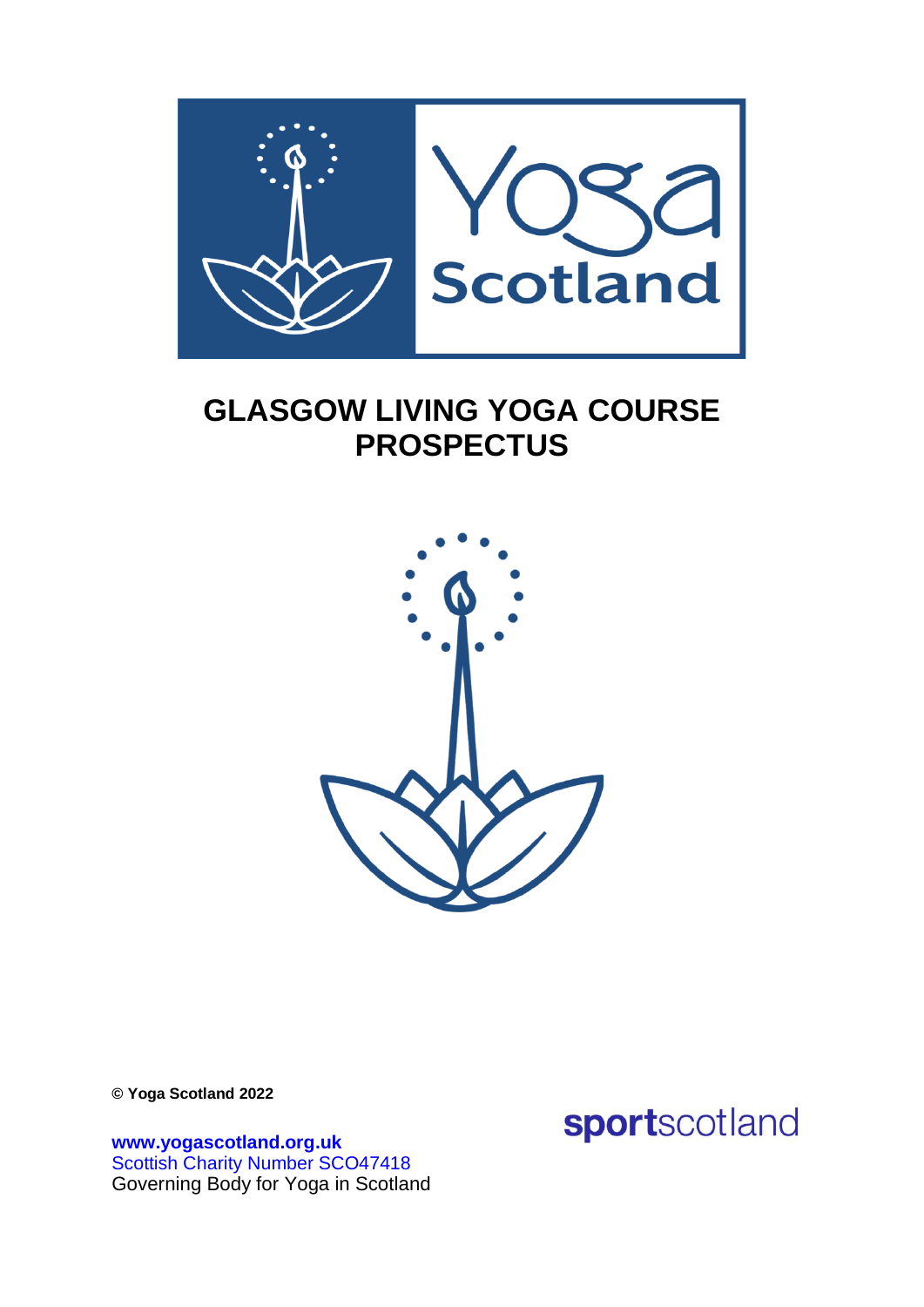## **Living Yoga Course**

## **AIM**

The Living Yoga Course is designed for anyone who wishes to advance, deepen and refine their own practice whilst extending their self-knowledge and study. The requirement is that the student will have completed the Yoga Scotland Foundation Course or equivalent or have a Yoga Scotland Teacher Training qualification or equivalent. It is intended to meet the needs of:

- Those who wish to develop, deepen and advance their study of yoga and their own personal practice.
- Those who wish to become yoga teachers and who have chosen to deepen their own personal experience prior to applying for the teacher training course.
- Qualified teachers who wish to enhance their personal practice and selfawareness whilst studying within the support of the course structure. Furthermore, to inspire their teaching practice.
- Those who are uncertain about whether they wish to become yoga teachers or about the direction their yoga journey may take.

The course will help to clarify the student's yoga journey as they become more deeply connected with themselves and will provide the opportunity to develop selfawareness as the course unfolds.

## **TUTOR**

The course tutor is Marjory Watt. Further information on the tutor is available on Yoga Scotland's website. Visiting tutors may be involved for specific topics.

## **DATES & DURATION**

The course involves 60 contact hours, in 10 sessions over 10 months. There will also be personal home study.

| 2022                 | 2023                 |
|----------------------|----------------------|
| Saturday 3 September | Saturday 21 January  |
| Saturday 8 October   | Saturday 18 February |
| Saturday 12 November | Saturday 25 March    |
| Saturday 10 December | Saturday 22 April    |
|                      | Saturday 20 May      |
|                      | Saturday 24 June     |

#### **VENUE**

First Floor Studio, In the Moment Centre for Movement & Wellbeing, 72 Berkeley Street, Glasgow, G3 7DS. (TBC)

#### **PRE-ENTRY REQUIREMENTS**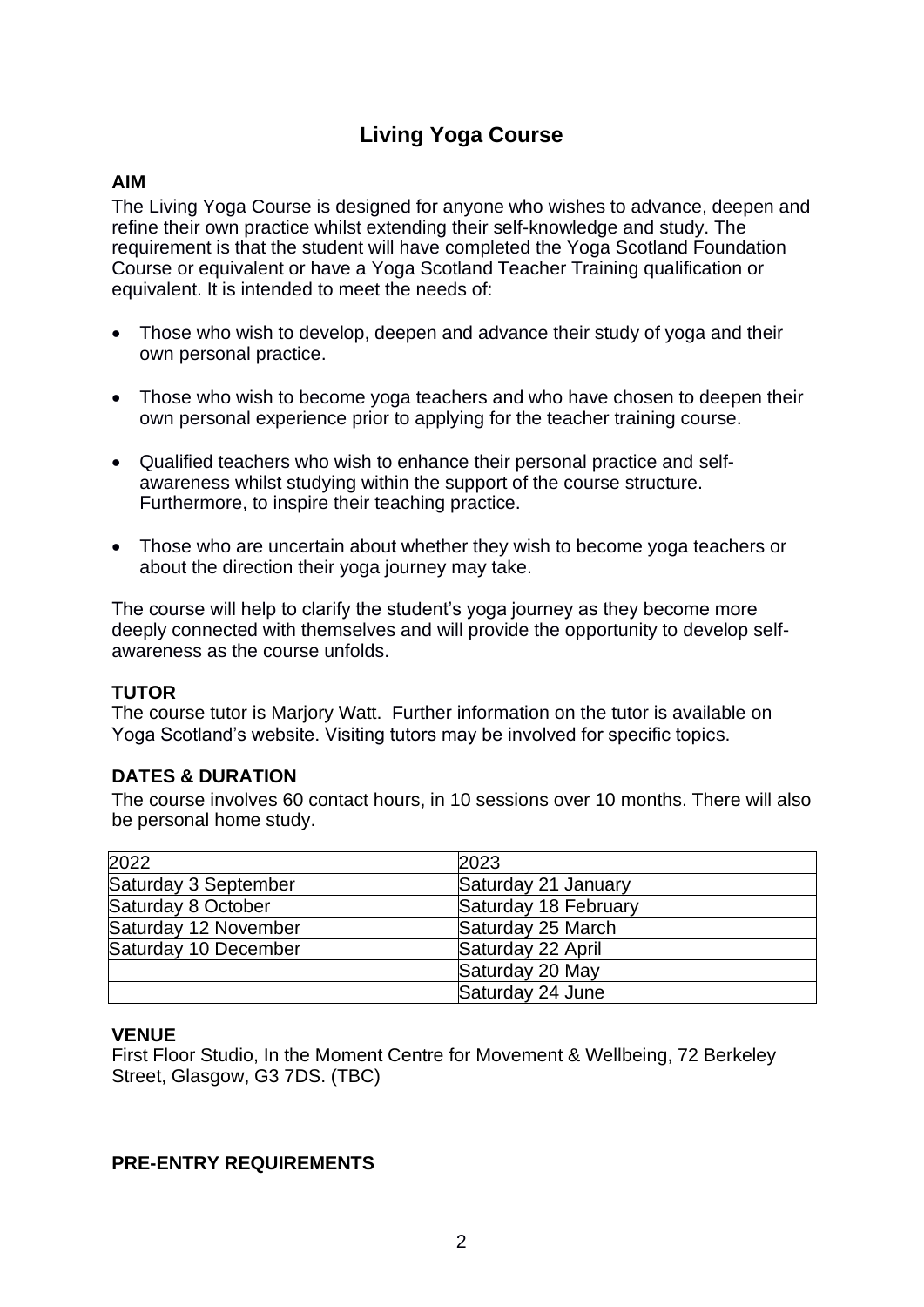Applicants will have attended and obtained a certificate from, a Yoga Scotland Foundation Course or equivalent e.g. British Wheel of Yoga Foundation Course and/or a Yoga Scotland Teacher Training Qualification or equivalent.

## **COURSE REQUIREMENTS**

- Students must continue to attend a regular yoga class.
- Students must be prepared to practise daily for 30 45 minutes per day.
- Students are required to keep a record of their daily practice, including reflection on its impact on their life through a diary.
- Some reading and study of essential yoga texts, approximately 4 hours per month.
- Full attendance is hoped for and expected. If, for any reason, students miss more than 2 days (80% attendance required), they will be unable to receive the course certificate.
- Once paid, fees are non-refundable.

## **INTENDED LEARNING OUTCOMES**

At the end of the course students will have a more integrated understanding of the different aspects of yoga; be able to plan their personal yoga practice; have a deeper understanding of a selection of classic yoga texts and be able to apply their understanding of yoga philosophy to daily life.

## **More specifically, students will be able to:**

- Understand and apply principles of foundation, alignment and breathing in postures.
- Practise a range of *asana* and appreciate *asana* as a process rather than a goal.
- Recognise the value of both static and flow-based approaches to *asana.*
- Practise a range of natural breathing and *pranayama* techniques.
- Practise *mudra* and *bandha.*
- Practise a range of relaxation techniques.
- Practise a range of concentration/meditation techniques.
- Understand the use of sound in yoga including chanting a variety of *mantra.*
- Understand the use of *kriya* and have practical experience of some of them.
- Understand basic anatomy & physiology in relation to yoga practice.
- Understand *pranic* or subtle anatomy in relation to yoga.
- Understand the basic precepts of yoga philosophy.

## **COURSE CONTENT**

It is anticipated that the specific practices covered will vary, to meet the needs of individual student groups. The course is intended to build on previous learning established on an approved Foundation Course, enabling students to broaden and deepen their knowledge and practice of yoga. Detailed examples of material that may provide the basis for further growth and development are outlined in the current Yoga Scotland Foundation course syllabus.

## **Generally, students will broaden and deepen knowledge and experience of:**